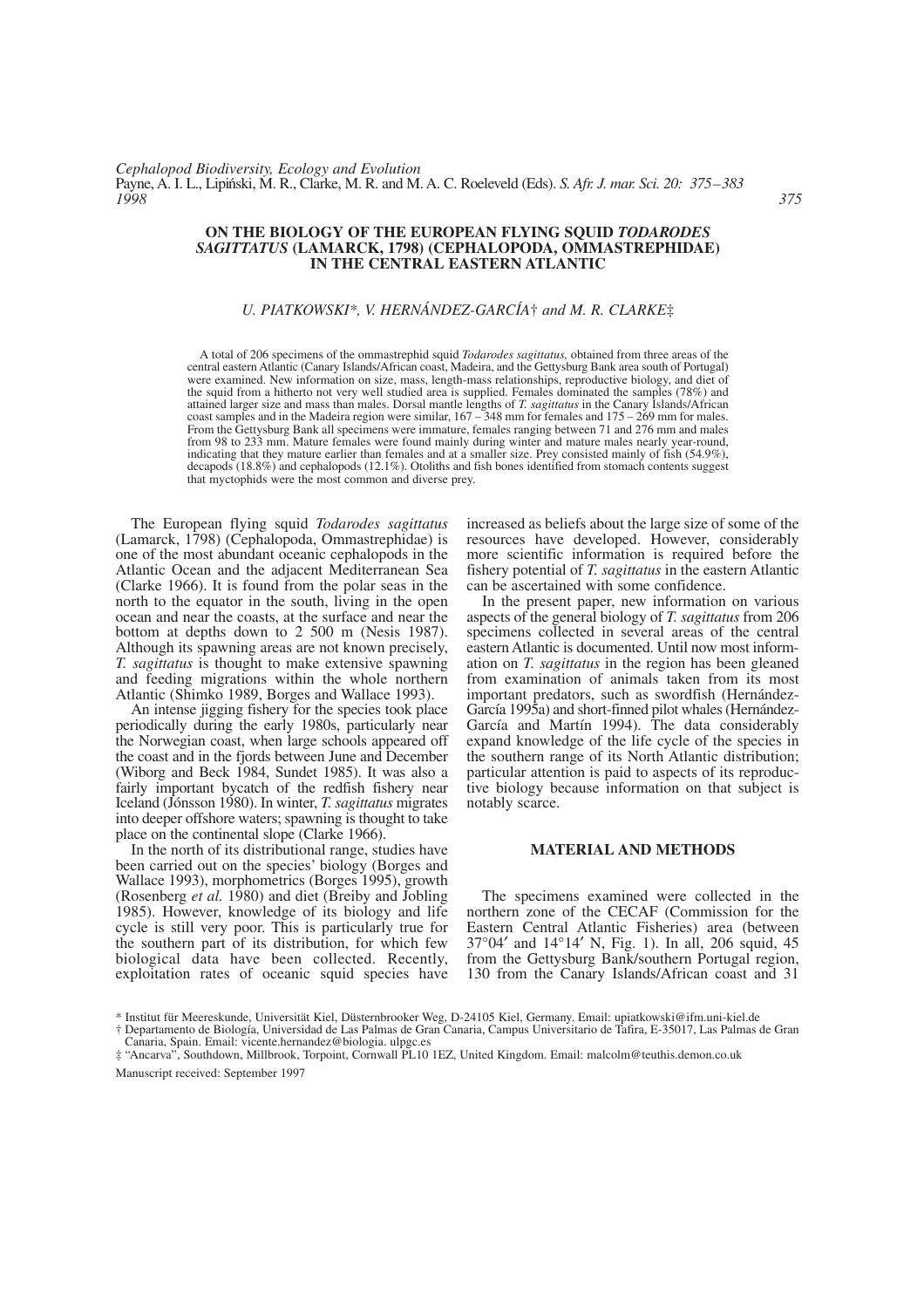$4000m$ ATLANTIC OCEAN 200 40 iettysburg Bani Canary Island 20 **AFRICA** 10  $30'$ 20  $10<sup>n</sup>$ w

Fig. 1: Locations of *Todarodes sagittatus* sampling areas (hatched) in the central eastern Atlantic

from Madeira, were studied. According to their origin and the way they were caught, they were grouped into three categories. The first group comprised those taken from 13 catches made with a pelagic Engels trawl (308 mesh, 10-mm mesh in the codend) during a research cruise of the F.R.V. *Poseidon* near the Gettysburg Bank and south of Portugal in June 1994. The second group were animals caught near Madeira by hand-jigging; they were obtained from market samples in July and August 1959. The last group consisted of animals taken as bycatch in the commercial fishery along the coasts of Morocco and Senegal. They were trawled along with the directed catch of benthic cephalopods (*Octopus* and *Sepia*) and crustaceans. A few extra squid caught around the Canary Islands by artisanal fishing are also included in this group. Capture dates of this group were May 1989 – January 1992.

In the total sample were 153 females, 37 males, 12 unsexed specimens and four animals which, owing to damage to the mantle, arm crown and internal organs, could not be measured in full so were excluded. Dorsal mantle length (*DML* in mm) was recorded for 195 animals, total mass (*TM* in g), eviscerated mass and mantle mass for 193. Stomach contents, beaks and statoliths were extracted and preserved for later examination. The sex of the animals was determined wherever possible and the stage of sexual maturity recorded according to Lipiński's universal scale (Lipin´ski 1979). The mass of the different organs of the reproductive system (ovary, nidamental glands, oviducal glands, oviducts, testis, etc.) was also recorded. Finally, it was noted when females possessed spermatangia on the buccal membrane.

The following indices were calculated:

- Gonadosomatic index (*GI*) the ratio between the mass of the reproductive system and the total mass, excluding the mass of the stomach, i.e.  $GI =$  mass of reproductive system  $/(TM -$  mass of stomach).
- Maturity index  $(MI)$  relationships between the masses of the components of the reproductive system. The equations are  $MI(\mathbb{M}) = (NidG + OvG)/S$ , and

$$
MI(\phi) = (Nc + Ss) / S,
$$

where *S* includes the mass of the ovary, oviducts, oviducal glands (*OvG*) and nidamental glands (*NidG*) for females; and that of the testis, Needham's complex (*Nc*) and spermatophoric sac (*Ss*) for males.

To study the diet, all food items in the stomach were placed on filter paper to remove the moisture and thereafter weighed. Prey items were identified to the lowest possible taxon. For each stomach examined, counts were made of the number of prey items per category/taxonomic group. An index of the prey's numerical importance *IN* (Castro 1993) was calculated as % importance =  $(\%$  number  $\times$  % occurrence)<sup>1/2</sup>  $\times$  100, i.e. the percentage relationship between the number of individuals of each prey category recorded for all stomachs and the total number of individuals of all prey categories.

All regression equations and statistical tests were performed with the software package CSS STATISTICA.

## **RESULTS**

#### **Size and mass**

Data on number, sex, size and mass of *Todarodes sagittatus* collected from each of the three areas stud-

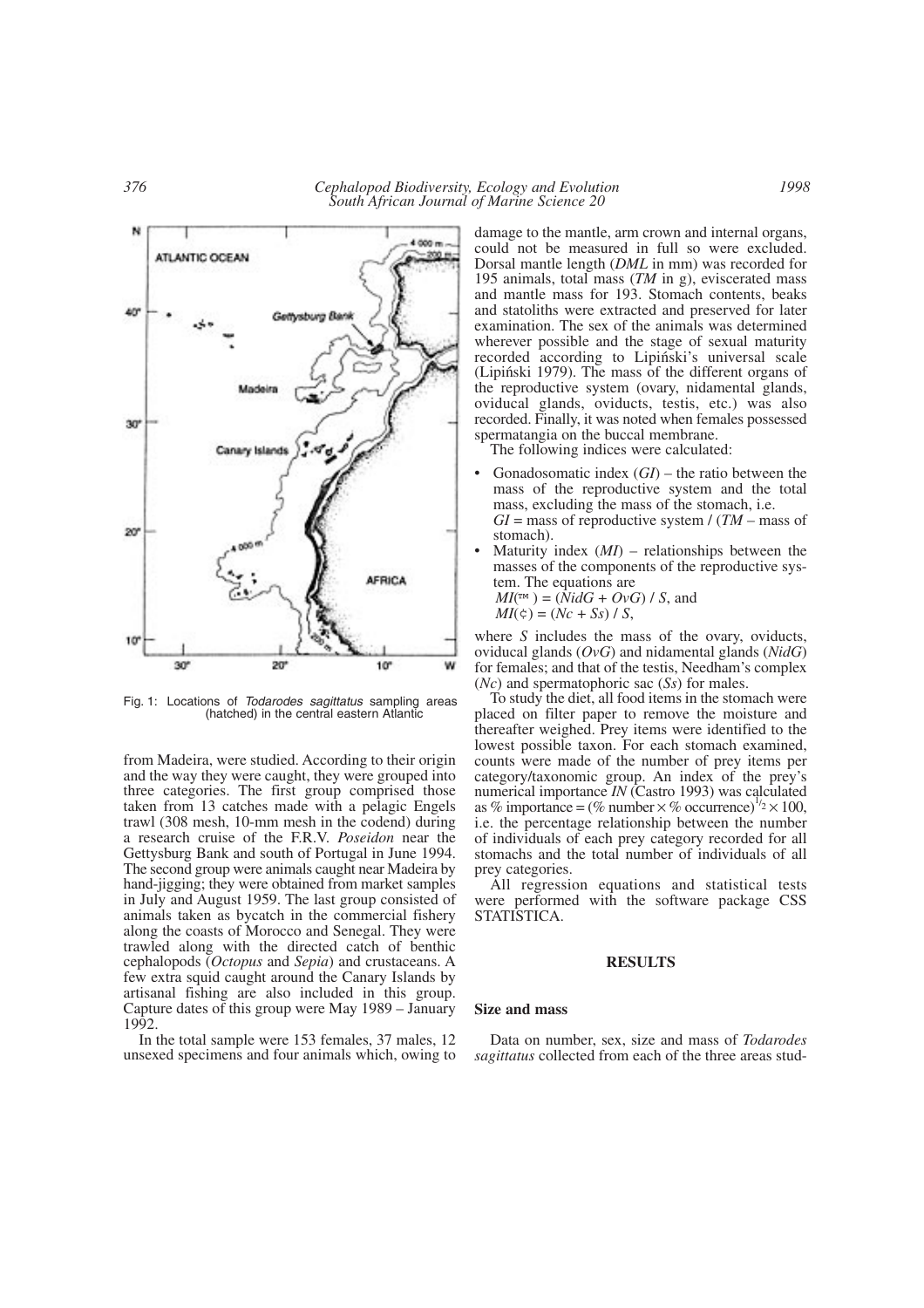| Region                                                                                                                          | Number                             | <b>Sex</b>                             | Variable                            | Mean                                   | SD                                             | Range                                                                             |
|---------------------------------------------------------------------------------------------------------------------------------|------------------------------------|----------------------------------------|-------------------------------------|----------------------------------------|------------------------------------------------|-----------------------------------------------------------------------------------|
| Gettysburg Bank and south off Portugal<br>34°59'-37°04'N, 8°18'-13°01'W<br>June 1994                                            | 14<br>14<br>19<br>19               | M<br>M<br>F<br>F                       | DML<br>TM<br>DML<br>TМ              | 176<br>123<br>177<br>146               | 41.6<br>73.6<br>56.3<br>127.6                  | $98 - 233$<br>$23 - 241$<br>$71 - 276$<br>$11 - 468$                              |
| Madeira<br>$32^{\circ}30' - 33^{\circ}30'$ N, $16^{\circ}00' - 18^{\circ}00'$ W<br>$July - August 1959$                         | 9<br>9<br>13<br>13                 | M<br>M<br>F<br>F                       | DML<br>TМ<br>DML<br>TМ              | 199<br>160<br>211<br>201               | 15.9<br>29.5<br>32.4<br>84.9                   | $175 - 220$<br>$120 - 205$<br>$168 - 263$<br>$95 - 335$                           |
| Canary Islands/African coast<br>$14^{\circ}14' - 27^{\circ}50'$ N, $16^{\circ}47' - 17^{\circ}50'$ W<br>May 1989 – January 1992 | 8<br>8<br>121<br>120               | M<br>M<br>F<br>F                       | DML<br>TМ<br>DML<br>TМ              | 231<br>318<br>278<br>541               | 32.1<br>146.2<br>39.7<br>233.9                 | $186 - 269$<br>$125 - 493$<br>$167 - 348$<br>$107 - 1156$                         |
| Whole region<br>$14^{\circ}14' - 37^{\circ}04'$ N, $8^{\circ}18' - 18^{\circ}00'$ W                                             | 31<br>31<br>153<br>152<br>11<br>10 | M<br>М<br>F<br>F<br>Unsexed<br>Unsexed | DML<br>TМ<br>DML<br>TM<br>DML<br>TМ | 197<br>184<br>260<br>462<br>183<br>131 | 39.6<br>119.5<br>54.9<br>262.6<br>35.4<br>42.9 | $98 - 269$<br>$23 - 493$<br>$71 - 348$<br>$11 - 1156$<br>$96 - 225$<br>$65 - 195$ |

Table I: Number, sex (M = male, F = female), mean, standard deviation (*SD*) and range of dorsal mantle length *DML* (mm) and total mass *TM* (g) of *Todarodes sagittatus* caught in various regions of the central eastern Atlantic

ied are summarized in Table I. The largest animals were caught along the coasts of Morocco/Senegal, mainly over the continental slope. Smallest animals were found in oceanic waters near the Gettysburg Bank and south of Portugal. Specimens caught near the Canary Islands during May and June and off Madeira during July and August were similar in size (172–223 mm and 168–263 mm respectively). Males were smaller than females and seemingly more abundant around islands than over the shelf abutting the main land mass.

# **Sex ratio**

Males were always scarce (Table I). Most samples contained female squid (78%), males constituting only 16% of the total number sampled; 6% of the animals remained unsexed due to damage of the internal organs. Near the Gettysburg Bank and south of Portugal, the percentage of males (42%) was much higher than in the other regions.

## **Length-mass relationships**

Pooling the data from all areas, dorsal mantle length *DML* ranged between 71 and 348 mm for females and between 98 and 269 mm for males; total mass *TM* ranged between 11 and 1 156 g for females and between

23 and 493 g for males (Table I). Regression equations for the relationship  $TM = a DML^5$  for females and males separately are given in Figure 2. The regression coefficients for the two sexes were similar (Table II). The correlation coefficient ß was greater than 0.98 for both sexes, so more than 98% ( $r^2 \times 100$ ) of the variation in mass was explained by the fitted curve.

The masses of the ovary and the nidamental glands increase during maturation. Therefore, specific lengthmass relationships for immature (*DML*<250 mm) and maturing/mature females (*DML*>250 mm) were also calculated (Table II). The slope coefficient of the curve was greater for maturing/mature than for immature females. The maximum ovary mass was 8.73% of *TM* (Fig. 3a). A similar calculation was not performed for males because the maximum testis mass found was only 1.6% of *TM* (Fig. 3b).

Table II: Equation parameters of the length-mass relationships of *Todarodes sagittatus* (a and b are regression  $coefficients, B = correlation coefficient)$ 

| <b>Sex</b>             | Number<br>examined | a         | h     | ß     |
|------------------------|--------------------|-----------|-------|-------|
| Males                  | 31                 | 0.0000134 | 3.086 | 0.982 |
| Females                | 152                | 0.0000120 | 3.116 | 0.987 |
| Females $DML < 250$ mm | 50                 | 0.0000651 | 2.787 | 0.988 |
| Females $DML > 250$ mm | 102                | 0.0000008 | 3.595 | 0.915 |
| All specimens          | 193                | 0.0000089 | 3.167 | 0.987 |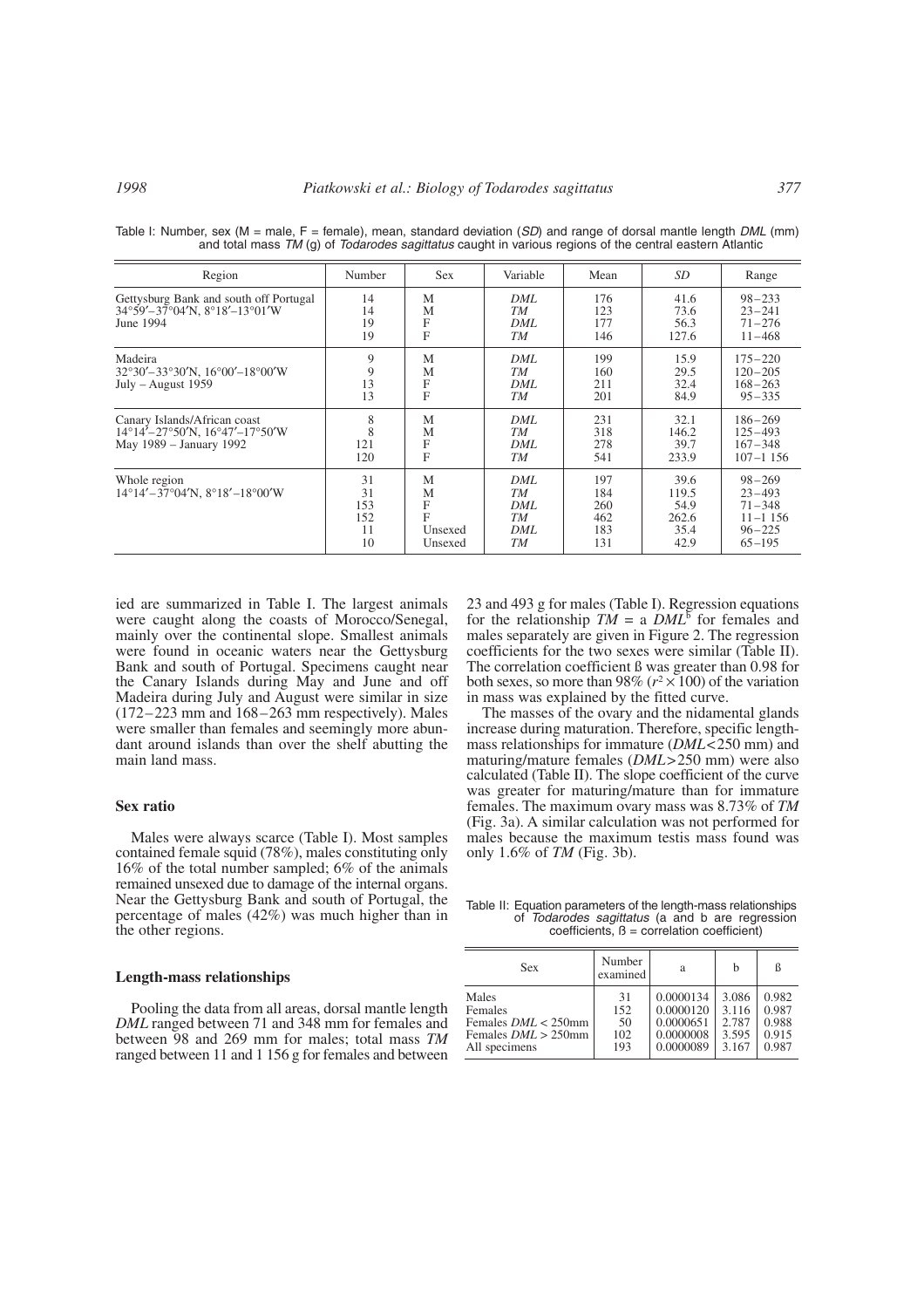

Fig. 2: Length-mass relationships for (a) female and (b) male *Todarodes sagittatus*

## **Reproductive biology**

Although the results are based on a relatively small sample, the following observations can be made. The sex ratio revealed a clear dominance of females (78%). The maturation process in females begins at a *DML* of c. 220 mm, indicated by the increasing maturity index at that size (Fig. 4a). At a *DML* of c. 250 mm, the ovary mass starts to increase rapidly (Fig. 3a). The largest ovary mass recorded was 75.7 g. Mature females were more common during winter (Fig. 4a, b). In summer, the maturation process seems to be delayed, because only very large mature/maturing females with increased ovary mass and a high gonadosomatic index are found (Figs 3a, 4b). Furthermore, mated females were only recorded in winter catches (Fig. 5), and only one spent female, its ovary with a few residual oocytes, its liver small and its mantle loose, thin and shrunk, was recorded near the African coast.

From the rather small sample of males obtained (Table I), it seems that mature males with advanced maturity and high gonadosomatic indices can be caught nearly year-round (Figs 6a, b). The conclusion is that males mature earlier than females, and at a smaller size.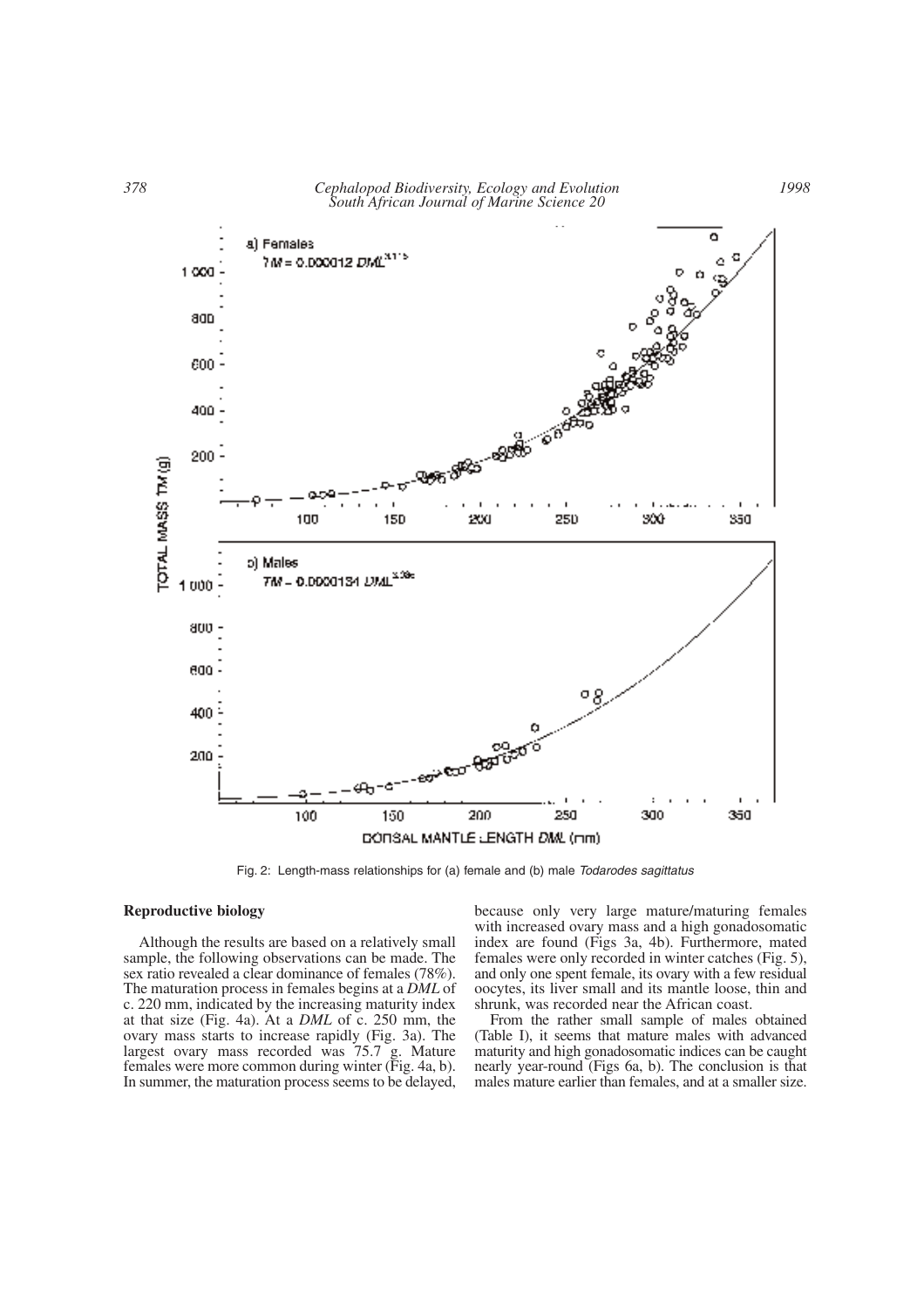

Fig. 3: (a) Ovary and (b) testis mass as percentages of total body mass (excluding stomach mass) in relation to time (month) and dorsal mantle length of *Todarodes sagittatus*

# **Diet**

Identified prey items in the diet of *Todarodes sagittatus* from the Canary Islands/African coast and the Fig. 4: (a) Maturity index *MI* and (b) gonadosomatic index *GI* in relation to time (month) and dorsal mantle length of female *Todarodes sagittatus*

Gettysburg Bank region are summarized in Table III. There are six main taxonomic groups, fish being the most abundant prey (*IN* = 54.9%), followed by decapod crustaceans (18.8%), cephalopods (12.9%) and euphau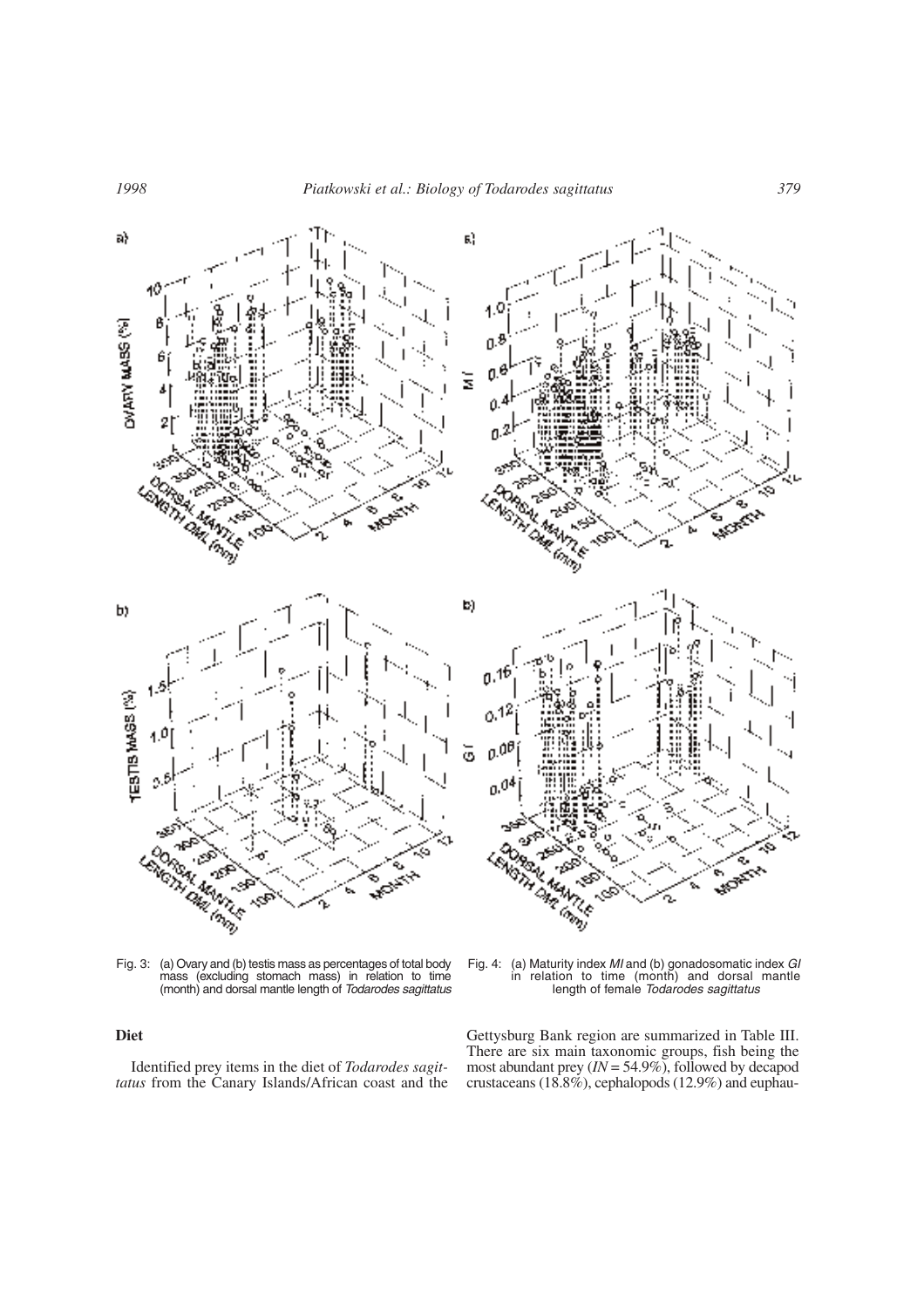*380 Cephalopod Biodiversity, Ecology and Evolution South African Journal of Marine Science 20*



Fig. 5: Time of occurrence (month) and dorsal mantle length of mated female *Todarodes sagittatus*, compared with those of unmated females

siids (12.1%). Isopods and amphipods were of minor importance, both accounting for  $\langle 1\% \rangle$ . A striking observation was the high percentage of euphausiids in the prey of the Gettysburg Bank samples, where *IN* reached nearly 40%. They consisted of at least two species, one belonging to the genus *Thysanopoda*, the other to the genus *Euphausia (E. krohni*?*).* Euphausiids were totally absent from the squid prey around the Canary Islands and off the African coast.

Fish were also the most diverse prey. Otoliths and fish bones identified suggest that myctophids dominated. This family is complex, so prey proved almost impossible to identify to species or even to genus. However, of those identified*, Diaphus* was the most abundant genus (6.8%, Table III). The genus *Lampanyctus* was also found, and, given its known geographic distribution, the species in the stomachs was most probably *L. festivus.* Other unidentified myctophids summarized under the heading Myctophidae indet. in Table III were probably *Ceratoscopelus maderensis*, *Electrona carlsbergi*, *Myctophum* (*M. punctatum*?) and *Symbolophorus* sp., all of which are common in the study area. The subfamily Macrourinae was identified from scales and some otoliths; the genus *Nezumia*



Fig. 6: (a) Maturity index *MI* and (b) gonadosomatic index *GI* in relation to time (month) and dorsal mantle length of male *Todarodes sagittatus*

is thought to have been the taxon found.

Decapod crustaceans belonged to the genus *Plesionika* (represented by three species: *P. martia*, *P. heterocarpus* and *P. edwardsii*). Other decapods in the stom-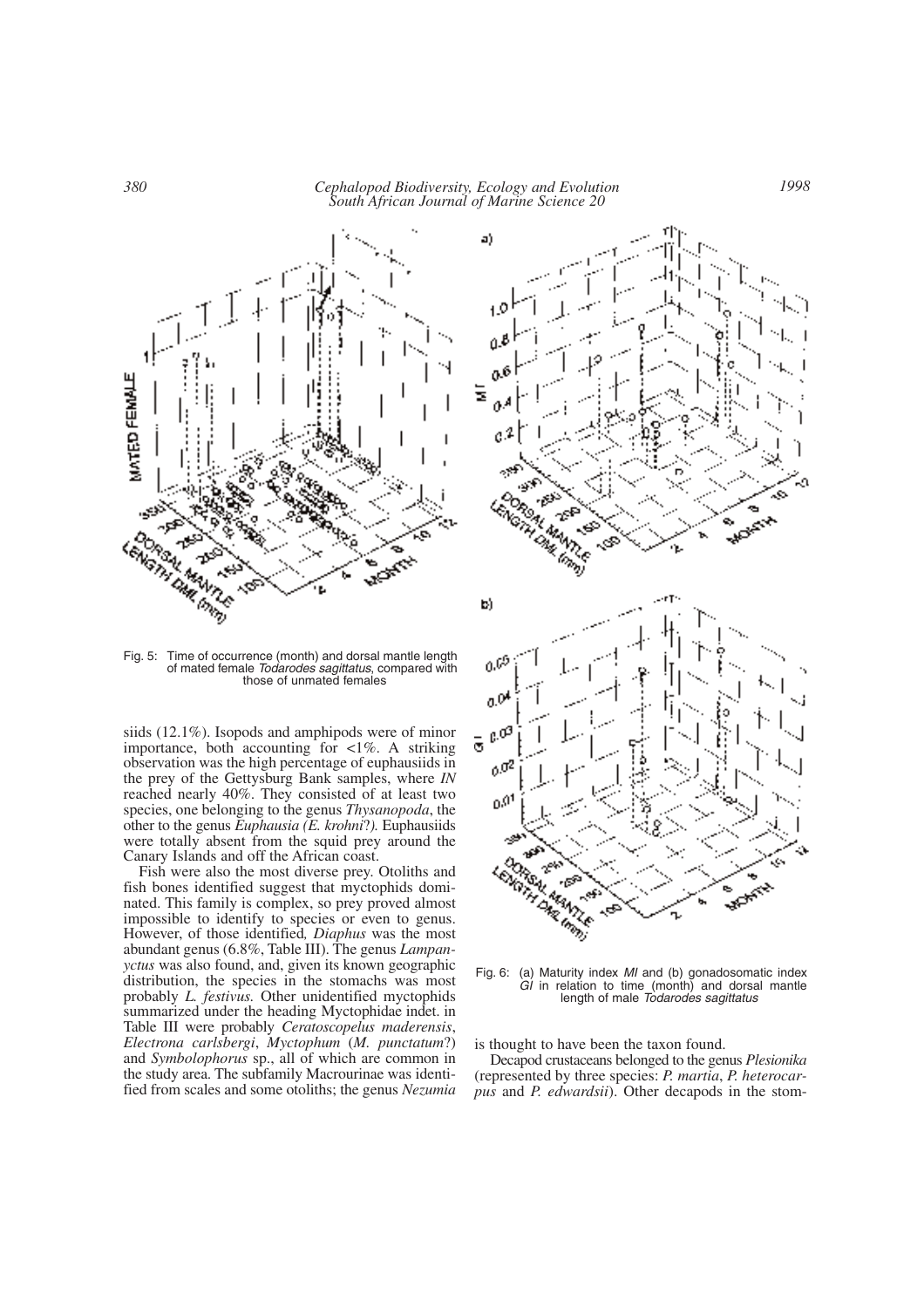|                                                                       | Index of numerical importance $IN(\%)$         |                               |                            |  |  |
|-----------------------------------------------------------------------|------------------------------------------------|-------------------------------|----------------------------|--|--|
| Prey                                                                  | Canary Islands and<br>African coast $(n = 74)$ | Gettysburg Bank<br>$(n = 22)$ | Both regions<br>$(n = 96)$ |  |  |
| Pisces<br>Diaphus dumerilii                                           | 59.29<br>0.84                                  | 45.38                         | 54.87<br>0.57              |  |  |
| Diaphus spp.<br>Lampanyctus sp.<br>Hygophum sp.                       | 6.15<br>0.84                                   | 7.28<br>6.30                  | 6.20<br>0.57<br>1.99       |  |  |
| Myctophidae indet.<br>Macrourinae indet.                              | 2.51<br>7.10                                   | 9.97                          | 5.07<br>4.87               |  |  |
| Capros aper<br>Epigonus telescopus                                    | 1.63<br>3.13                                   |                               | 1.15<br>2.15               |  |  |
| Microchirus boscanion<br>Teleostei indet.<br>Euphausiacea             | 1.67<br>35.38                                  | 21.83<br>38.25                | 1.15<br>31.16<br>12.06     |  |  |
| Isopoda<br>Amphipoda                                                  | 1.18                                           | 1.82                          | 0.81<br>0.57               |  |  |
| Decapod crustaceans<br>Plesionika spp.                                | 22.32<br>1.67<br>2.38                          | 10.92                         | 18.79<br>1.15<br>1.62      |  |  |
| Sergestidae indet.<br>Galatheidae indet.<br>Decapod custaceans indet. | 2.51<br>15.82                                  | 10.92                         | 1.72<br>14.30              |  |  |
| Cephalopoda<br>Sepia sp.                                              | 17.14<br>0.84                                  | 3.64                          | 12.90<br>0.57              |  |  |
| ?Abralia veranyi<br>Brachioteuthis sp. 0.84<br>Todaropsis eblanae     | 0.84                                           | 1.82<br>0.57                  | 0.57<br>0.57               |  |  |
| Ommastrephidae indet.<br>Cranchiidae indet.                           | 5.86<br>1.67                                   |                               | 4.02<br>1.15               |  |  |
| Oegopsida indet.                                                      | 7.10                                           | 1.82                          | 5.44                       |  |  |

Table III: Prey of *Todarodes sagittatus* from the central eastern Atlantic

achs represented the families Processidae, Palaemonidae (subfamily Palaemoninae) and Pandalidae.

Cephalopods were identified mainly from beaks. Only the ommastrephid *Todaropsis eblanae* could be identified to species, but the genera *Sepia* and *Brachioteuthis* and, in the family Cranchiidae, *Helicocranchia* and *Leachia* were identified.

# **DISCUSSION**

*Todarodes sagittatus* is a robust ommastrephid of medium size growing as large as 750 mm dorsal mantle length. Clarke (1966) stated that males attain larger size (640 mm *DML*) than females (490 mm *DML*). Wiborg and Beck (1984) found that maturing animals in Norwegian waters are larger (males 360–400 mm*,* females 370–470 mm *DML)* than maturing animals from the central eastern Atlantic (Figs 4a, 6b), perhaps indicating the existence of different populations. The possible existence of more than one population in the North-East Atlantic was debated by Shimko (1989) and Borges and Wallace (1993), but more recently, Borges (1995), by applying discriminant function analysis to the morphometrics of *T. sagittatus* caught off Norway, Scotland and Portugal, also suggested the possible presence of different populations in the same area. Samples from the southern range of the species' distribution south of Portugal, however, were not considered in the analysis.

The current data suggest that maturation of female *T. sagittatus* starts at a *DML* of c. 220 mm (Fig. 4a) and that ovary mass increases rapidly from a *DML* of c. 250 mm (Fig. 3a). These values are close to those recorded for *Todarodes angolensis*, the southern congener of *T. sagittatus* which is abundant in Namibian waters, by Villanueva and Sánchez (1989). As in the current data set, those authors found a larger percentage of adult females in their sample. This pronounced difference in the numbers of females and males, females always being more abundant than males, is probably related to the reproductive biology of the species. The present data show that maturity of females peaks in winter, that males reach maturity before females, and that males (though scarce) are found year-round. The hypothesis would therefore be that males spend a considerable part of their life in different habitats from the females. Females can store spermatophores on the buccal membrane for a long time before they reach full maturity and are ready to spawn. This enables them to be fairly independent of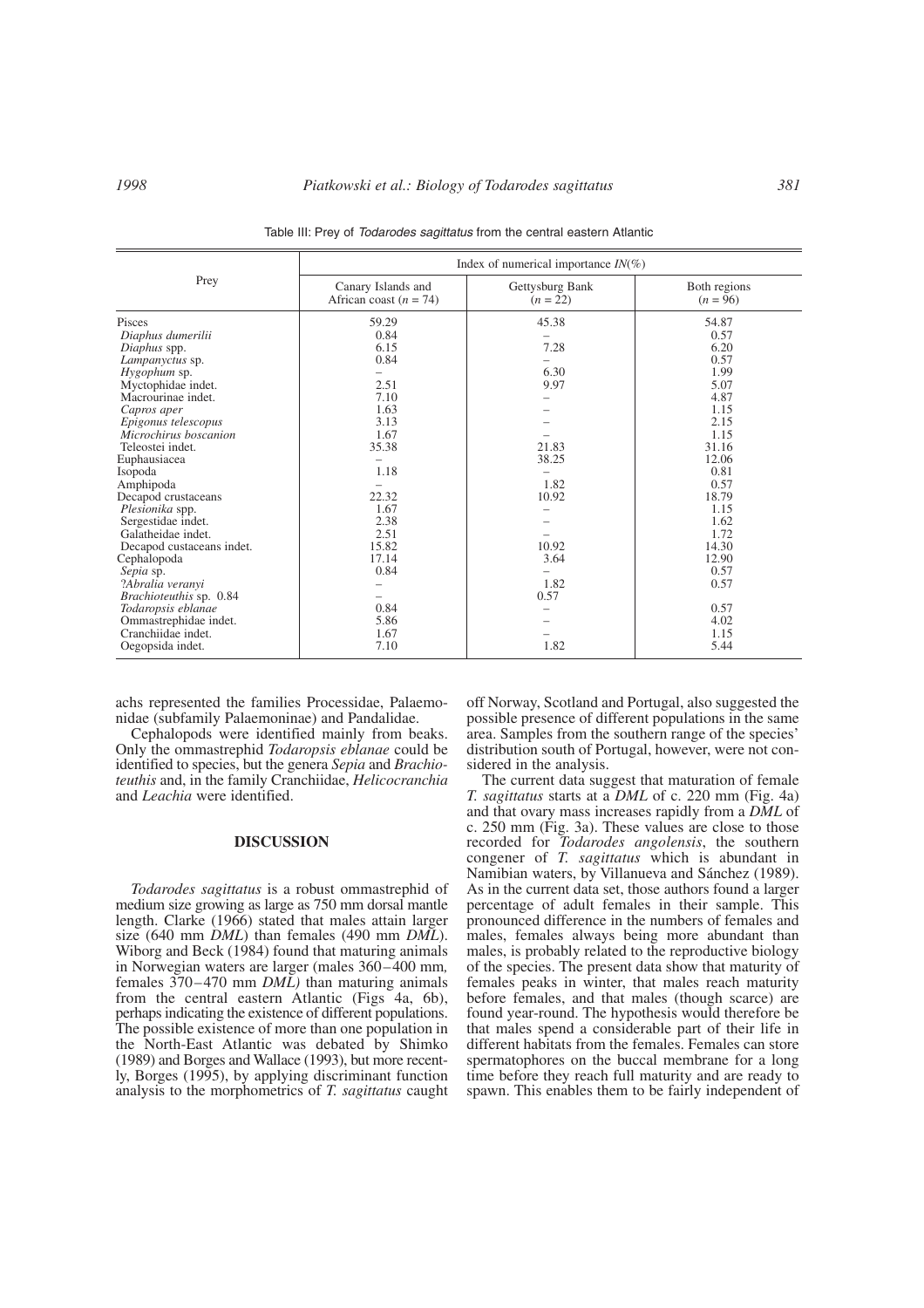the need for extensive co-occurrence with mature males. The presence of mated females in the samples from the slope off Africa (Fig. 5) indicates spawning areas there. It cannot be excluded, however, that mating itself took place farther offshore and that females migrated inshore thereafter.

Season is suggested to have a strong influence on the maturation process. During summer mature females were not abundant, and mated females were totally absent. These findings agree with those of Wiborg and Beck (1984) and Shimko (1989), who found highly mature animals in the Norwegian Sea mainly in winter. In the present study, young *T. sagittatus* were recorded around the Canary Islands at the beginning of April and around the Gettysburg Bank in June, probably derived from winter spawners. On the other hand, fresh *T. sagittatus* with oviducts full of eggs were sampled from the stomach contents of a shortfinned pilot whale found floating dead south-west of Tenerife, Canary Islands, in February 1992 (Hernández-García and Martín 1994). That record suggests that spawning might also take place in early spring.

The results presented here emphasize the fact that reproduction of *T. sagittatus* is not restricted to an area in the central Atlantic over the Mid-Atlantic Ridge and around the Azores, as suggested by Shimko (1989). Mature males and females as well as mated females and one spent female were found along the African coast, south of the Canary Islands, which indicates a spawning population there. Histological evidence of protracted spawning by *T. sagittatus* was not found.

Most of the studies on the feeding biology of *T. sagittatus* have been carried out along the Norwegian coast and around the Shetland Islands (Wiborg and Beck 1984, Breiby and Jobling 1985, Sundet 1985, Joy 1990). They all considered pelagic species to be the main prey. Fish, mostly herring and young gadoids, were most important in those studies, followed by decapod crustaceans, euphausiids and molluscs. Those findings are in accord with the present results. Predominantly benthic feeding was only found in larger squid in the current samples, the fish *Microchirus boscanion* and the cephalopod *Sepia* sp. occurring in stomach contents of squid collected near the African coast. These benthic species are more important in the prey of the ommastrephid squid *Illex coindetii,* which is known to be an active benthic predator along the west coast of Africa (Castro and Hernández-García 1995, Hernández-García 1995b). However, the proportion of benthic prey in squid stomachs is probably much underestimated, because it consists of a high percentage of soft-bodied animals which are not detectable in squid stomach contents.

As squid grow they change their prey spectrum,

something clearly shown in the current samples. The smaller specimens from the Gettysburg Bank took a high proportion of euphausiids, a macroplanktonic crustacean group which was not detected in the squid samples from the Canary Islands/African coast region. Similar results were obtained by Sánchez (1982), who reported that young *Todarodes sagittatus* took more small pelagic prey than the more advanced adult stages. Juvenile and immature squid prey mainly on euphausiids, particularly when these crustaceans form dense concentrations in the surface layers during the night (Rubiés 1976). As squid grow rapidly, they track across a wide range of prey organisms and their diet shifts from small planktonic organisms to larger nektonic animals consisting of myctophids, herring-like fish and young gadoids. To achieve this, the relative size of the squid's brachial crown changes rapidly (Rodhouse and Piatkowski 1995). Similarly the morphology and the relative size of the beaks, which are very efficient tools that can adapt to a changing feeding mode, also change (Hernández-García *et al.* 1998).

#### **ACKNOWLEDGEMENTS**

We are much indebted to all the people who helped in sampling the valuable *Todarodes* collection. The second author expresses his particular gratitude to the Dirección General de Universidades del Gobierno Canario, which financed part of the research. The work was partly funded under EC contract no. AIR1-CT92- 0573.

#### **LITERATURE CITED**

- BORGES, T. C. 1995 Discriminant analysis of geographic variation in hard structures of *Todarodes sagittatus* from the North Atlantic. *ICES mar. Sci. Symp.* **199**: 433–440.
- BORGES, T. C. and J. C. WALLACE 1993 Some aspects of the fishery biology of the ommastrephid squid *Todarodes sagittatus* (Lamarck, 1798) from the northeast Atlantic. In *Recent Advances in Cephalopod Fisheries Biology.* Okutani, T., O'Dor, R. K. and T. Kubodera (Eds). Tokyo; Tokai University Press: 25–36.
- BREIBY, A. and M. JOBLING 1985 Predatory role of the flying squid (*Todarodes sagittatus*) in North Norwegian waters. *NAFO scient. Coun. Stud.* **9**: 125–132.
- CASTRO, J. J. 1993 Feeding ecology of chub mackerel *Scomber japonicus* in the Canary Islands area. *S. Afr. J. mar. Sci*. **13**: 323–328.
- CASTRO, J. J. and V. HERNÁNDEZ-GARCÍA 1995 Ontogenetic changes in mouth structures, foraging behaviour and habitat use of *Scomber japonicus* and *Illex coindetii*. *Scient. Mar*., *Barcelona* **59**(3–4): 347–355.
- CLARKE, M. R. 1966 A review of the systematics and ecology of oceanic squids. *Adv. mar. Biol*. **4**: 91–300.